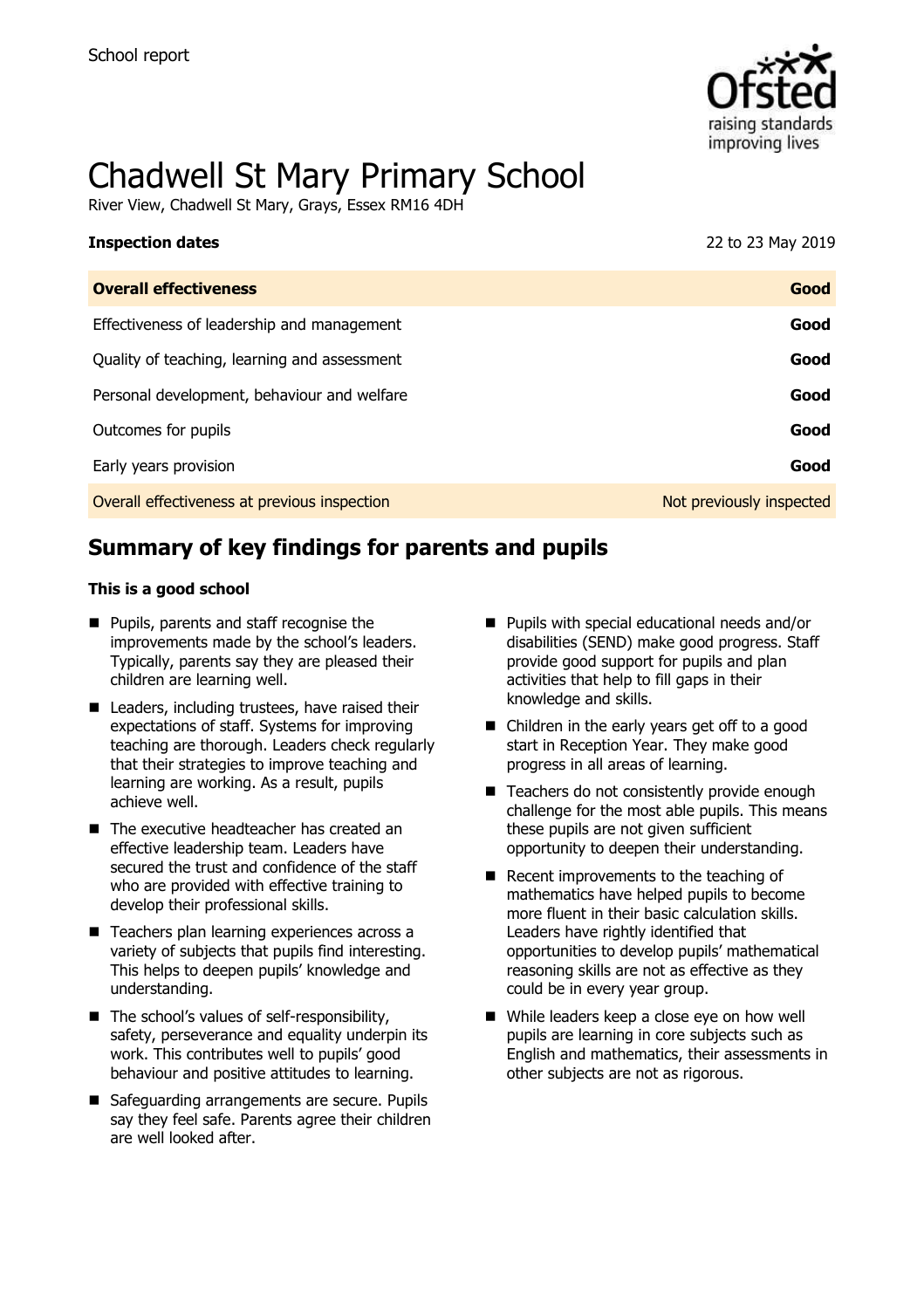

## **Full report**

#### **What does the school need to do to improve further?**

- Enhance the quality of teaching, learning and assessment by ensuring that:
	- more children in the early years exceed a good level of development
	- there is greater challenge for the most able pupils, including for more-able disadvantaged pupils, so that more achieve higher standards in reading, writing and mathematics.
- **Ensure that leaders at all levels, including trustees, make the same rigorous checks** on pupils' progress in the foundation subjects as they do in reading, writing and mathematics.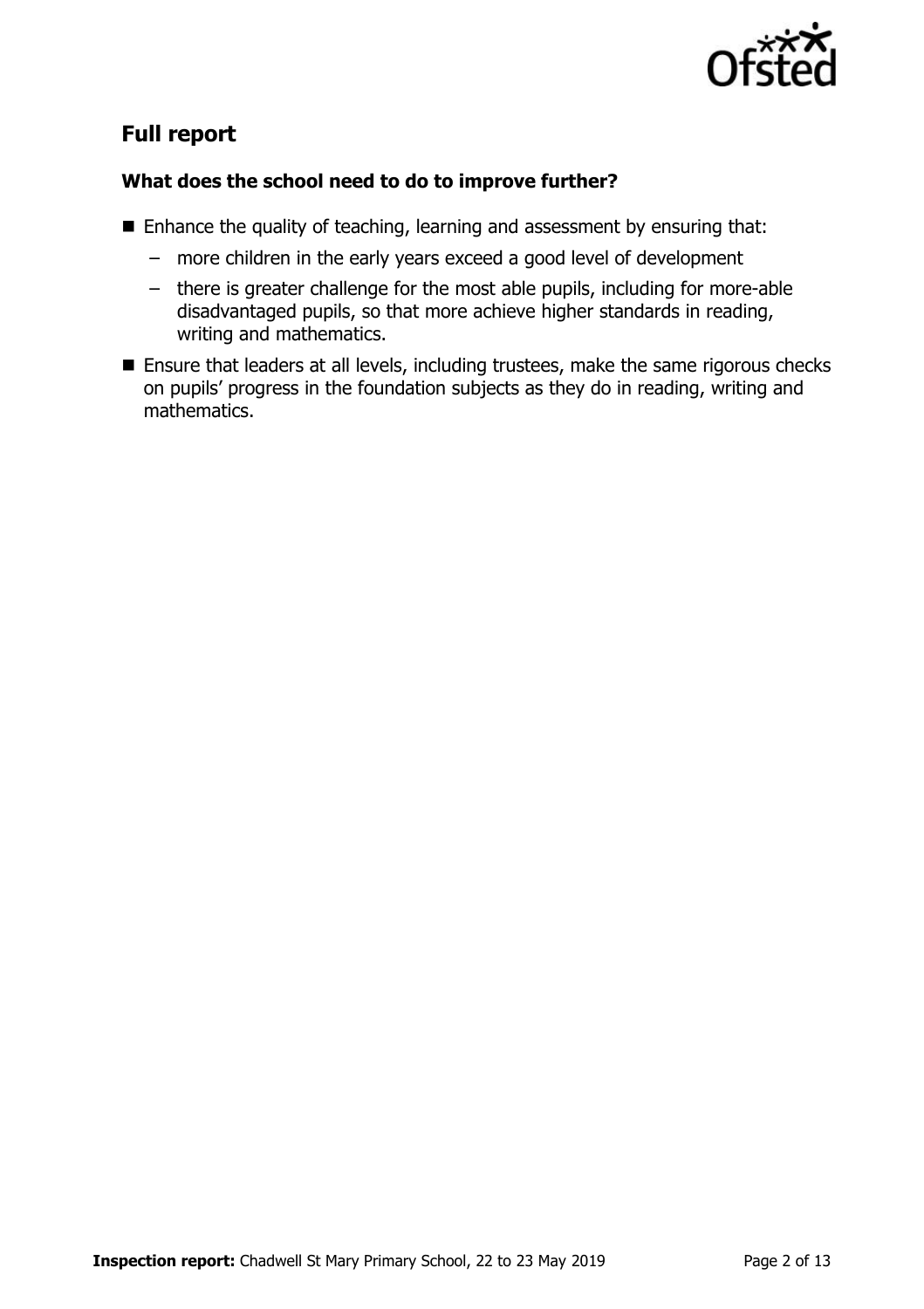

# **Inspection judgements**

#### **Effectiveness of leadership and management Good**

- The executive headteacher and head of school lead the school's work with resolve and determination. They have established a culture of aspiration for pupils' learning and behaviour. All members of staff who responded to Ofsted's online survey say they are proud to work at the school. They say leaders have created a climate of trust in which they are encouraged to be innovative in ways that suit their pupils.
- Leaders at all levels, including trustees, have an accurate view of what the school does well and what needs improving, helping them to make necessary changes. This shows leaders have a good capacity to make further improvements.
- Strong and robust systems are embedded for checking the quality of teaching, learning and assessment, particularly in reading, writing and mathematics. The information leaders gather informs staff training, which they receive at Chadwell St Mary or collectively across the trust's two other primary schools. Staff value these opportunities to develop professionally.
- Similarly, teachers new to the profession are supported effectively to safeguard pupils and to develop and enhance their teaching skills.
- The curriculum is planned carefully to ensure that it is broad and balanced. It is adapted to make sure pupils who are in danger of falling behind their peers are provided with help and support to catch up.
- Pupils' spiritual, moral, social and cultural development is promoted well through the curriculum. Pupils enjoy learning to play musical instruments, such as xylophones and clarinets. They appreciate the activities teachers arrange for them. Pupils recall with enthusiasm their learning from residential trips, visits to places such as the Tower of London and visitors to the school to experience drumming and dance.
- Key to the effective curriculum is the work to develop pupils' understanding of British values and what it means to be a British citizen. For example, pupils in Year 6 discussed, on the same day the European elections were taking place, what was meant by democracy and potential consequences for breaking the law. They talked about whether or not 16-year-olds should be able to vote in England as they do currently in Scotland.
- **Pupils' behaviour has much improved because of the ethos, culture, personal and social** education curriculum in the school. Incidents of prejudice are extremely rare. Pupils say staff act quickly and decisively when they do occur.
- The leadership of support for pupils with SEND is effective. The SENCo has a strong vision for excellent provision and has the determination to follow it through. Most pupils make sound progress from their individual starting points.
- Almost all parents who responded to Ofsted's online questionnaire, Parent View, and those who spoke with inspectors value the work of the school and its leaders. Several noted the improvements evident since the new senior leadership team was put in place. Most are pleased with their children's progress and feel the staff are friendly and approachable. A small minority of parents expressed concern about their children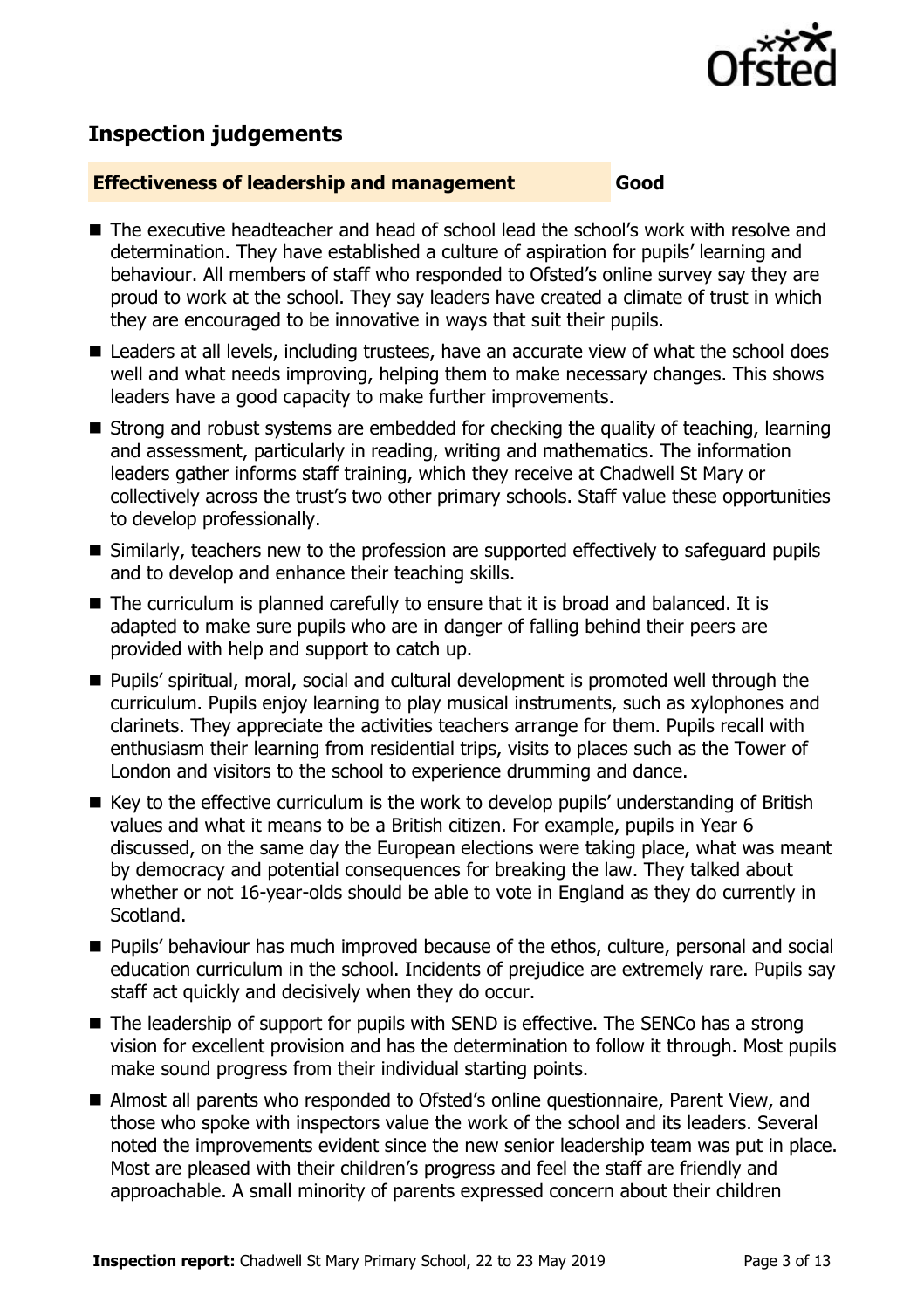

having several teachers in a short period of time, but acknowledged that this had improved recently.

- **Parents are encouraged to join their children in 'shared learning'. During the inspection,** over half of the Year 2 pupils' parents came into school to create a model of one of three notable Chadwell St Mary buildings. This created a thoroughly enjoyable and competitive occasion for all involved.
- Effective use has been made of the primary physical education (PE) sports premium funding. Its use has led to more pupils participating in sporting competitions. The school makes good use of the trust's transport to be able to attend sporting fixtures. Specialist staff model coaching for staff and this has helped teachers to develop their own expertise in teaching sport.
- $\blacksquare$  The local authority has a positive relationship with the school and the trust. It has confidence in leaders to continue improving outcomes for pupils.
- Leaders plan carefully to ensure equality of opportunity for different groups of pupils. Pupils' standards in reading, writing and mathematics have rapidly improved in the past year.
- The breakfast club has been instrumental in improving the attendance for individual pupils and families.
- The pupil premium has been used effectively to ensure eligible pupils make rapid progress. Differences are diminishing between these pupils and non-disadvantaged pupils nationally. Even so, leaders have rightly identified that too few pupils are working at a greater depth in reading, writing and mathematics and more needs to be done to challenge the most able pupils, including those who are also disadvantaged, to make certain they make the progress of which they are capable.
- Leaders make sure teachers make good use of their assessments of what pupils know and can do. However, systems for assessing pupils' knowledge and skills in all subjects which form the basis of the National Curriculum are not as strong as they are in English, mathematics and science. This means pupils are not as well prepared for the next stage in their education in these subjects.

#### **Governance of the school**

- Trustees are ambitious for the school. They have secured a strong leadership team and work alongside senior leaders in taking decisive action to raise educational standards and improve pupils' progress.
- Trustees support senior leaders in tackling weak teaching. They make good use of resources and staff in other trust schools to develop teachers' skills and expertise. Trustees check how successfully leaders are improving the quality of teaching by keeping an eye on pupils' standards and progress.
- Records of trust meetings indicate trustees hold senior leaders to account for their work.
- Trustees manage the additional funding the school receives, including the pupil premium and the primary PE sports premium, effectively. They check that the pupil premium funding is targeted specifically to meet the needs of disadvantaged pupils.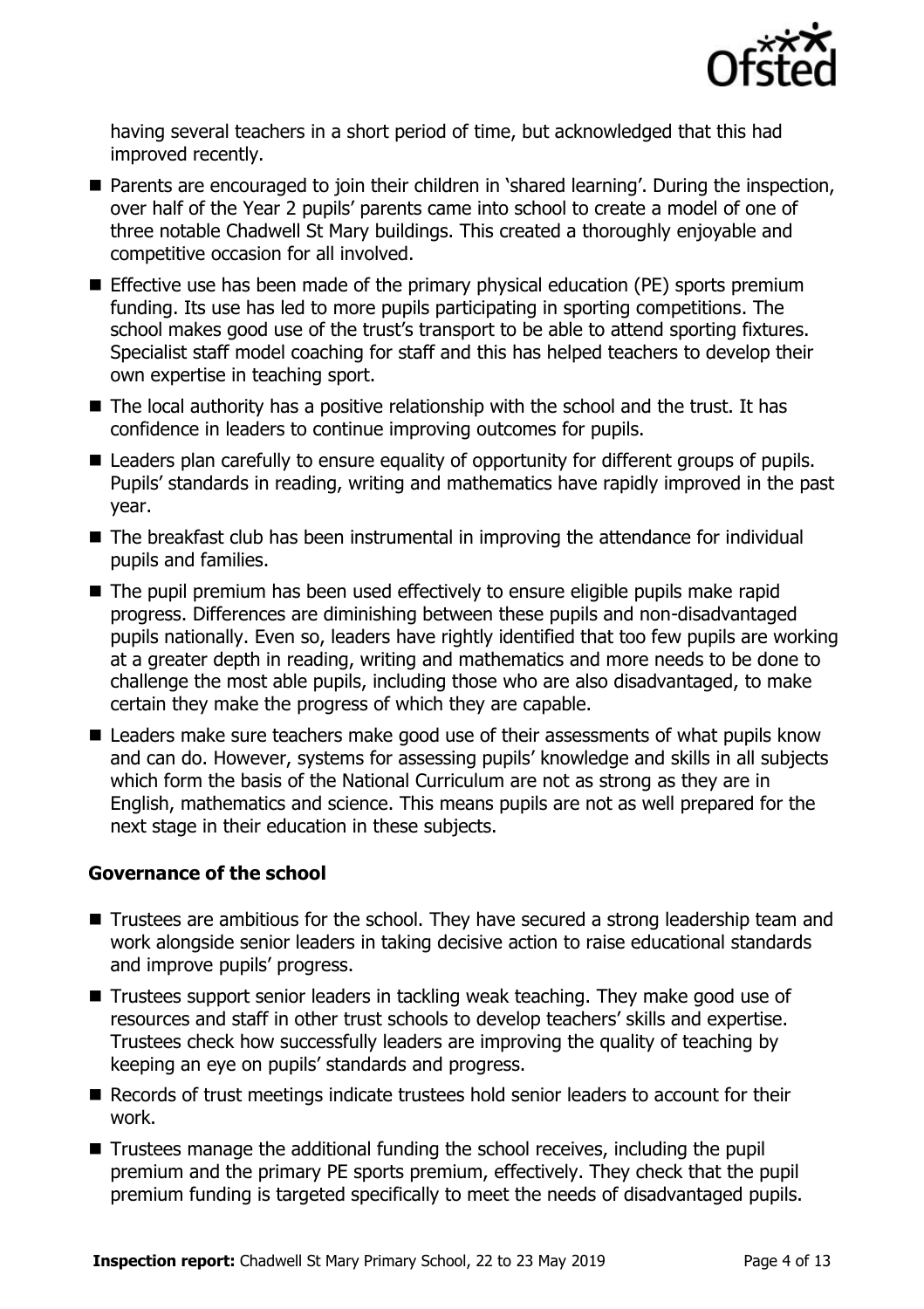

Trustees ensure that they know the sports premium is being used wisely to increase all pupils' physical activity and participation in sport.

### **Safeguarding**

- $\blacksquare$  The arrangements for safeguarding are effective.
- Leaders ensure that staff are fully aware of their responsibilities to safeguard pupils. Staff training is up to date and they understand the procedures in place to refer pupils if they have any concerns. Leaders and those with additional responsibility for safeguarding follow through referrals with persistence to reduce the risk of harm to pupils.
- The school's systems for checking the suitability of staff working with children meet requirements. All the necessary checks are carried out and carefully recorded.
- Leaders are clear about their duty to keep pupils safe from risks of radicalisation and extremism. The personal, social and emotional programme is planned systematically, from Years 1 to 6, to provide opportunities for pupils to think for themselves and be able to express their own views.
- All parents who responded to Parent View during the inspection agreed or strongly agreed their children were safe and well cared for at the school. As one parent said the school gave them, 'a feeling of knowing and caring for your child.'

#### **Quality of teaching, learning and assessment Good**

■ Teachers have high expectations of pupils' behaviour and of what they can achieve. They expect pupils to work with positive attitudes. Pupils respond well to this challenge. Most pupils take great pride in the presentation of their work. Improvements to handwriting throughout the year are clearly evident.

- Teachers provide clear models and explanations in their teaching, so pupils know precisely what is expected of them.
- Technology is used effectively to engage pupils and this helps to maintain their interest.
- Teachers use questions effectively to check pupils' understanding. They reshape tasks based on what pupils know and what they need to learn next. Pupils' books show they are given plenty of opportunities to practise and consolidate new learning.
- **Pupils with SEND are supported well in lessons. Adults break learning down into smaller** steps and provide useful reminders, such as word lists, to support learning. They prepare pupils well by teaching them the vocabulary they will need in future lessons. This enables them to fully participate in lessons with their classmates.
- Adults know their pupils well and target those who do not yet fully grasp a new idea or who have significant gaps in their knowledge and skills. They encourage pupils who need extra help to use resources to support their learning. For example, pupils used cubes to learn about multiplication, working out different ways of making 24.
- Teachers set homework for pupils that consolidates learning in the classroom. It includes tasks such as reading regularly at home, learning spellings and multiplication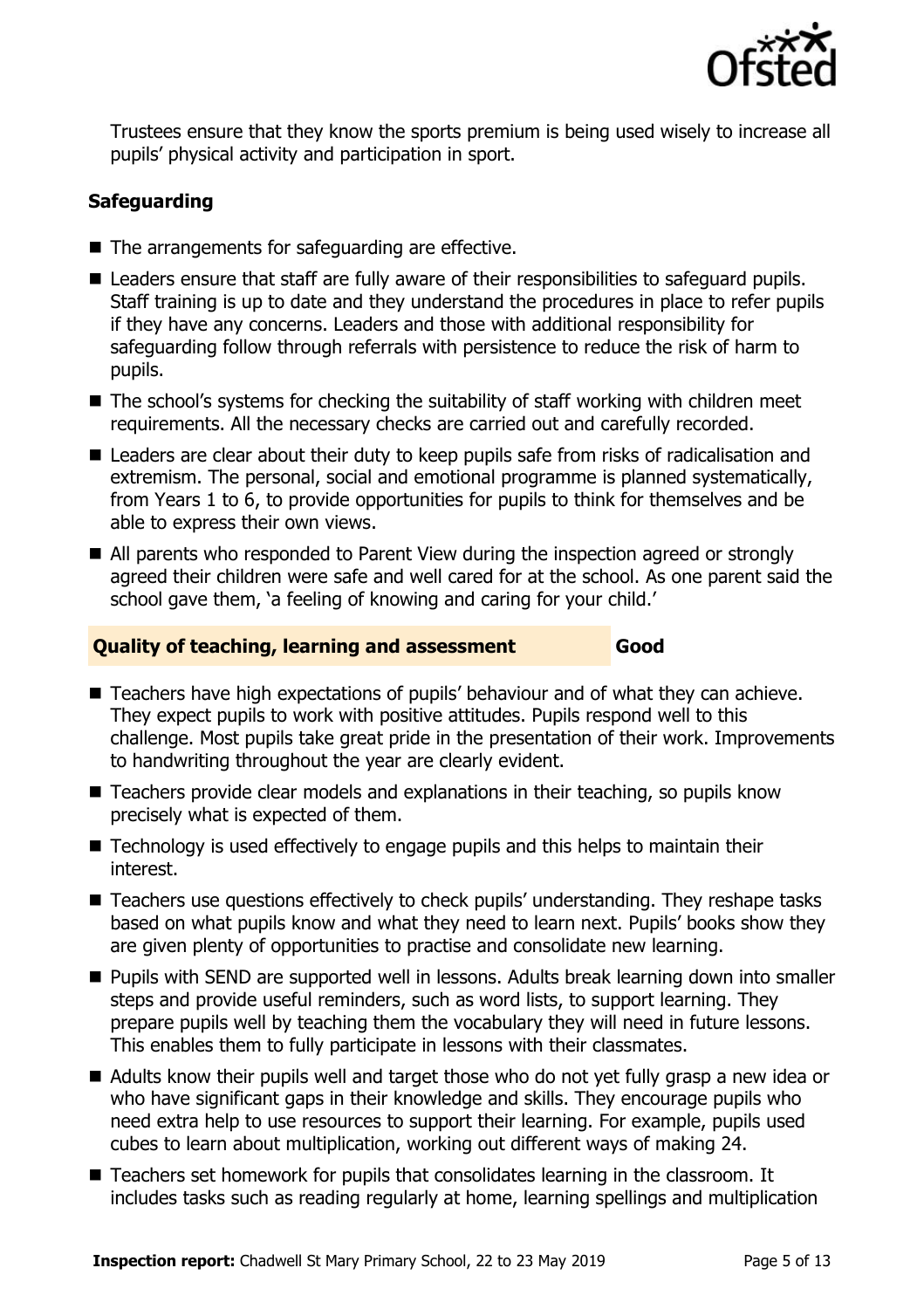

facts.

- **Effective use is made of chances for pupils to work with other pupils across the trust.** Each week, the most able pupils meet together for the 'Brilliant Club' to work with their peers on joint projects. This helps to deepen their thinking. Some pupils, whose behaviour is a barrier to learning, attend a 'Learning Through Sport' programme. Here, pupils visit one of the secondary schools in the trust, access the sporting facilities and learn English and mathematics skills as part of the visit. This programme has been highly successful in improving their behaviour and engaging them in learning.
- $\blacksquare$  Teachers do not always ensure that the work they plan for the most able pupils, including the most able disadvantaged pupils, challenges them sufficiently well or encourages them to think deeply enough. Consequently, they do not make as much progress as they could.
- **IMPROMERTY IMPORTED IN THE EXAM** In Mathematics have been effective in improving pupils' fluency in all year groups. However, leaders have, rightly, recognised that opportunities for pupils to develop mathematics reasoning skills are variable. While they are strong in Years 5 and 6, they are not as systematically and effectively taught in other year groups.

#### **Personal development, behaviour and welfare Good**

#### **Personal development and welfare**

- The school's work to promote pupils' personal development and welfare is good.
- **Pupils say they feel safe in school. They told inspectors bullying used to be a problem** but is much better now. They have every confidence that staff will deal with bullying quickly and well.
- **Pupils have a comprehensive understanding of keeping safe when using the internet.** For example, they know not to give out personal details, engage in chat rooms or play age-restricted games.
- The meaning of 'County Lines' was understood by pupils who spoke to inspectors. They were fully aware of the dangers of becoming involved in gangs and the potential consequences.
- **Pupils enjoy coming to school and learning. They forge strong relationships with adults** and with each other. Pupils in Years 5 and 6 appreciate the responsibility of being playground PALS, helping to, in their words, 'sort things out' in the playground. They lead playtime games, assist the lunchtime supervisors and help to clear away. Pupils told inspectors this helps them to develop skills they will need in later life in order 'to become responsible adults'.

#### **Behaviour**

- The behaviour of pupils is good.
- **Pupils behave well as they move in and around the school. Most show positive** attitudes to learning in lessons and are responsive to adult guidance. Where teaching is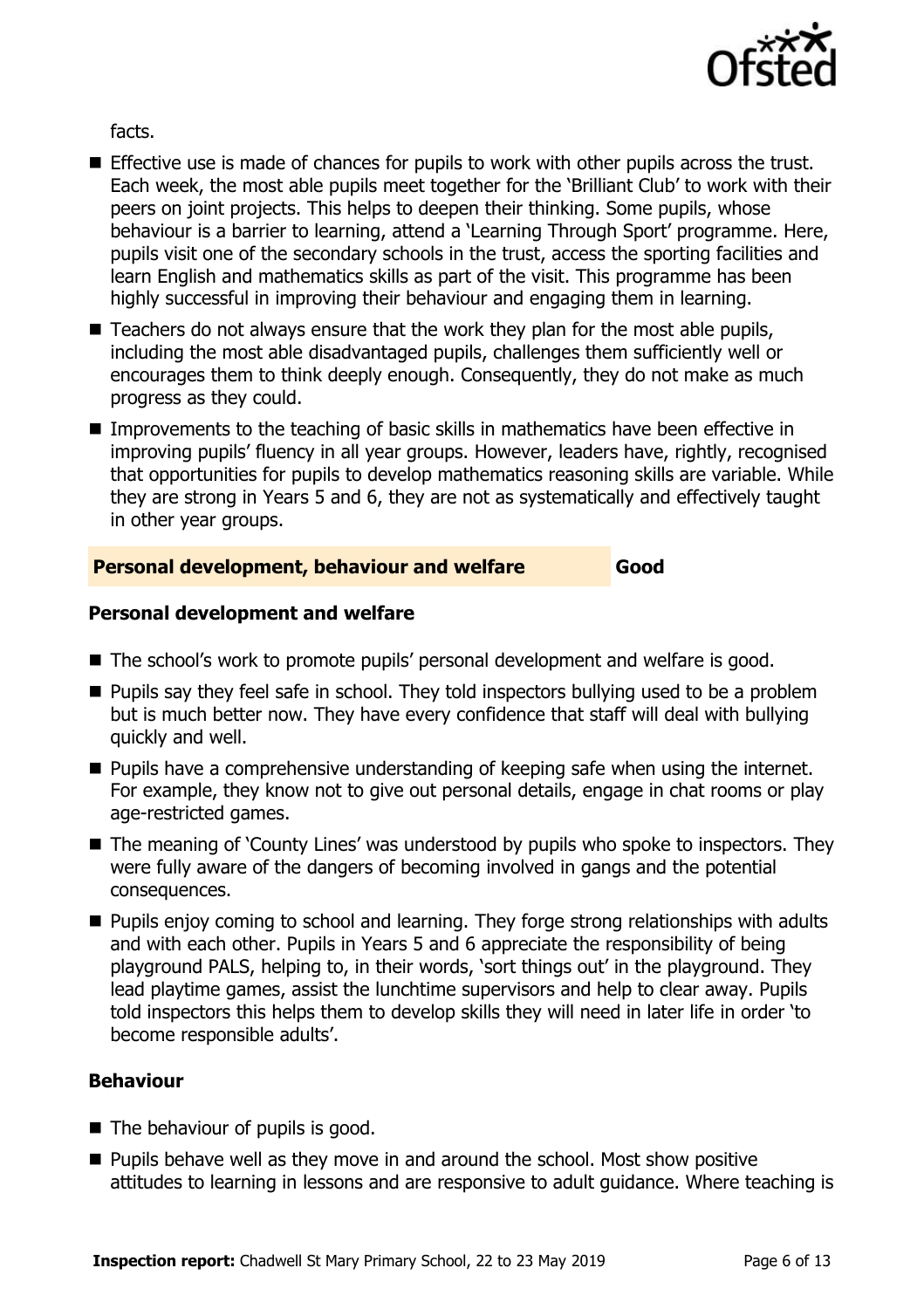

not effective, a few pupils lose interest and concentration. This slows their learning.

- Systems to reward good behaviour are effective. Pupils say, and parents and staff agree, that most pupils behave well. Each class sets its own rules, based on the school's core values. School records show there are fewer incidents of poor behaviour because staff manage behaviour consistently well.
- Successful use is made of alternative provision at Deneholm Primary School. A very small minority of pupils who have social, emotional and mental health needs are supported well. They are given additional help and nurtured so that they are better able to manage their feelings. This has led to significant improvements to their behaviour and means that they are increasingly able to access learning alongside their peers.
- Systems to promote pupils' attendance are rigorous. Leaders are tenacious in addressing poor attendance of individual pupils. Staff provide help and guidance to support individual families. Attendance is broadly average and improving.
- **Pupils enjoy socialising while eating a healthy breakfast. They enjoy playing games** with each other, making models with construction equipment and learning new skills at the breakfast club. One pupil enthusiastically showed the lead inspector, with obvious pride, a recently-crafted woollen pompom.
- **Pupils' punctuality is good.**
- No pupils have been permanently excluded in this academic year.

#### **Outcomes for pupils Good**

- $\blacksquare$  Published information shows that pupils' attainment at the end of key stage 1 in reading, writing and mathematics dropped from above average in 2017 to below average in 2018. Pupils' attainment at the end of key stage 2 was broadly average. Pupils' progress, by the time they left the school in Year 6, was below average in reading and mathematics and average in writing.
- Outcomes for pupils currently in the school are improving rapidly.
- **Phonics teaching is regular and systematic. Outcomes for the Year 1 phonics screening** check are broadly average. Pupils who did not reach the required standard in Year 1 are given extra support to catch up. Most pupils, by the end of Year 2, are able to use phonics accurately and confidently to sound out unknown words.
- As a result of good teaching, an increasing proportion of pupils currently attending the school are working at or above the standards set for each age group in the National Curriculum. Pupils in danger of falling behind are given extra help to fill gaps in their knowledge and skills. This means more pupils are better prepared for the next stage in their education.
- Leaders identified most pupils did not read often enough for pleasure. As a result, teachers have changed the way they teach reading and introduced a 'DEAR' time every day ('Drop Everything And Read'). Teachers plan the teaching of specific reading skills more explicitly. They check pupils' understanding of texts regularly to ensure that reading materials are more carefully matched to pupils' abilities. Good use is made of volunteers who visit school to hear pupils read. Consequently, pupils are making strong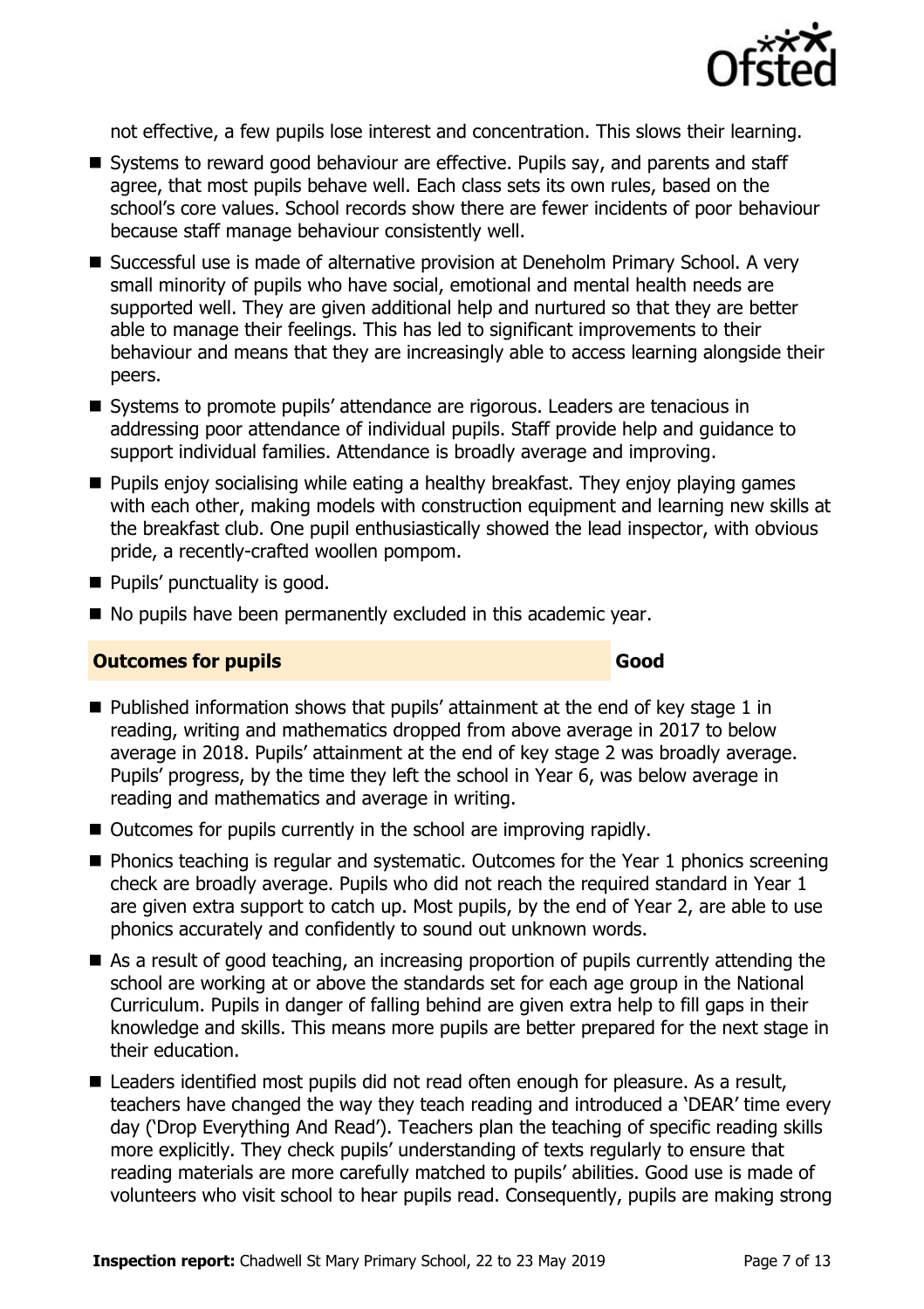

progress in reading.

- Sound progress is evident in pupils' books. Pupils are proud of their achievements. More recent work is neater and more carefully presented than it was at the start of this academic year. The improved quality of pupils' writing is clearly evident. For example, one pupil's writing developed from extremely short, simple sentences at the start of the year to writing by Easter, 'I was in the third-class kitchen when it happened. It was the loudest bang I had ever heard, water was flooding in. I was worried.'
- **Pupils with SEND or who have an education and health care plan are supported** effectively. They make strong progress. Those who need it are provided with additional support at points of transition, for example to secondary school. They are given extra help, focused on the key skills they will need in their new school.
- Historically, disadvantaged pupils did not achieve as well as non-disadvantaged pupils. Leaders have ensured the pupil premium is used more effectively to remove any barriers eligible pupils have to their learning. Recent assessment information indicates they are catching up quickly with other pupils nationally.
- Although pupils' standards and progress are improving rapidly, fewer than those nationally achieve higher standards, including disadvantaged pupils, particularly in mathematics.

#### **Early years provision Good Good**

- Children enter their Reception Year with skills that are broadly typical for their age. Their communication and language, physical, personal, social and emotional development varies considerably and is less well developed when they join the school.
- Although outcomes in 2018 were an improvement on the previous year, the proportion of children reaching a good level of development was below average.
- Learning journeys of children currently in their Reception Year, show they have made good progress from their individual starting points. This means they are better prepared for the start of Year 1. Over the year, children have learned to write increasingly recognisable letters and simple words. Now, nearing the end of their year in the Reception class, they are writing in simple sentences, putting capital letters and full stops in the right places.
- Similarly, children's mathematical development has progressed well. Adults teach new ideas and plan lots of different ways in which children can reinforce and develop newly acquired skills. One more-able child, having learned recently about doubling, was helped to work out and write doubles from 1 to 4096.
- Children with SEND are supported well. Adults receive specialised training to support children's specific needs effectively. One parent who spoke to inspectors commented that her child had 'come on in leaps and bounds' because of the help and guidance from adults.
- Children choose from a wide variety of activities set up by staff to develop their skills across all areas of learning. There is a particular emphasis on tasks which develop the skills children need to practise.
- Good relationships in early vears supports children's learning well. Adults provide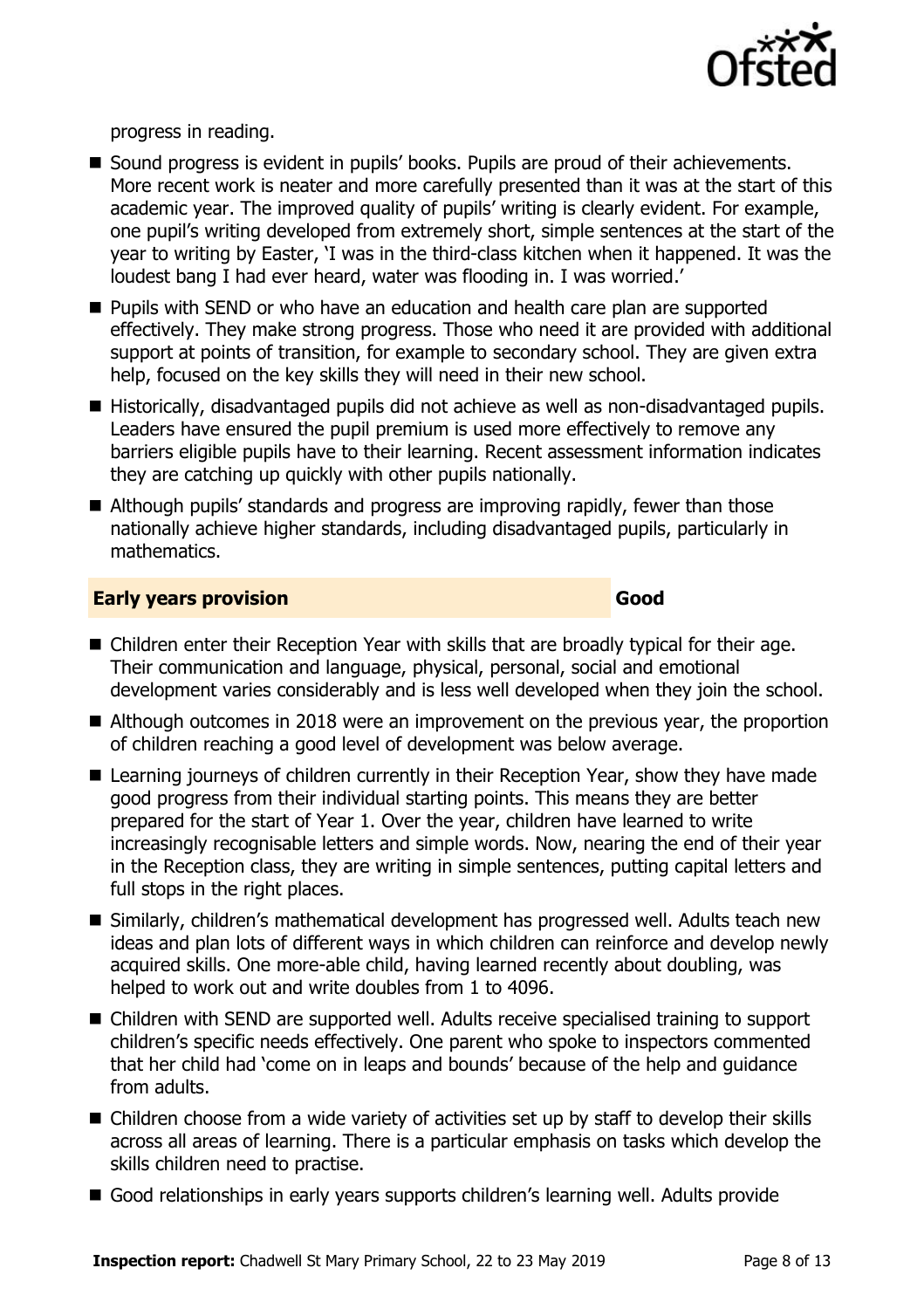

effective role models in communication and language. Their interactions show they give plenty of opportunities for children to practise and rehearse language skills. Children respond well to adult guidance. They follow instructions readily and behave well.

- Leadership and management of early years is effective. Children are kept safe and are happy at school. Leaders are clear about what is going well and what aspects of the provision need to be improved. This year, a new electronic system of recording children's achievement has been introduced. As a result, more parents are checking how well their children are learning at school and adding their own contributions to the record of their children's learning at home.
- The teaching of reading has improved this year as a result of a new approach. Phonics is taught regularly and systematically as before, but with increased opportunities to put their phonics knowledge into practice by reading more often. This has increased children's confidence, fluency and interest in reading and in books generally.
- Children eligible for pupil premium funding are supported well through targeted, goodquality teaching. They make good progress from their starting points.
- Leaders have correctly identified that while there has been an improvement in outcomes for children at the end of the Reception Year, more could exceed a good level of development and be even better prepared for Year 1.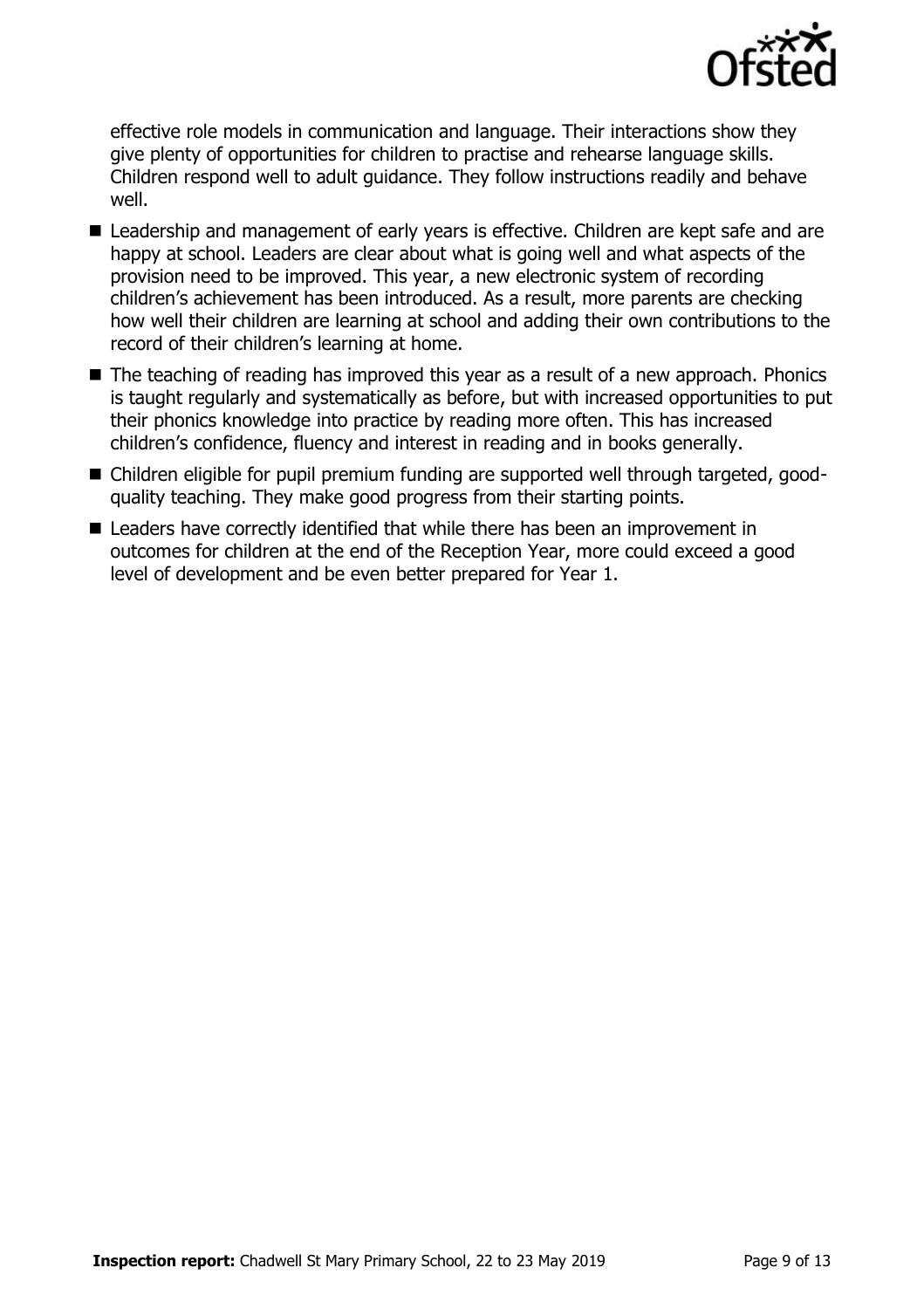

# **School details**

| Unique reference number | 143149          |
|-------------------------|-----------------|
| Local authority         | <b>Thurrock</b> |
| Inspection number       | 10088646        |

This inspection of the school was carried out under section 5 of the Education Act 2005.

| Type of school                      | Primary                         |
|-------------------------------------|---------------------------------|
| School category                     | Academy sponsor-led             |
| Age range of pupils                 | 5 to 11                         |
| <b>Gender of pupils</b>             | Mixed                           |
| Number of pupils on the school roll | 206                             |
| Appropriate authority               | Board of trustees               |
| Chair                               | John King                       |
| <b>Executive Headteacher</b>        | Christina Pumfrey               |
| Telephone number                    | 01375 843 280                   |
| Website                             | www.chadwellstmaryprimary.co.uk |
| <b>Email address</b>                | mailto: admin@csm.swecet.org    |
| Date of previous inspection         | Not previously inspected        |

#### **Information about this school**

- Chadwell St Mary Primary School became a member of the South West Essex Community Education Trust on the 1 September 2016. When its predecessor school, Chadwell St Mary Primary School, was last inspected by Ofsted it was judged as good overall.
- Trustees are responsible for holding the school's leadership team to account.
- The executive headteacher took up her post in September 2017. A head of school was appointed in January 2019 who has the responsibility for the day-to-day management of the school.
- The school is smaller than the average-sized primary school. It consists of seven classes, one in each year group.
- The proportion of pupils with SEND and who have an education, health and care plan is similar to the national average.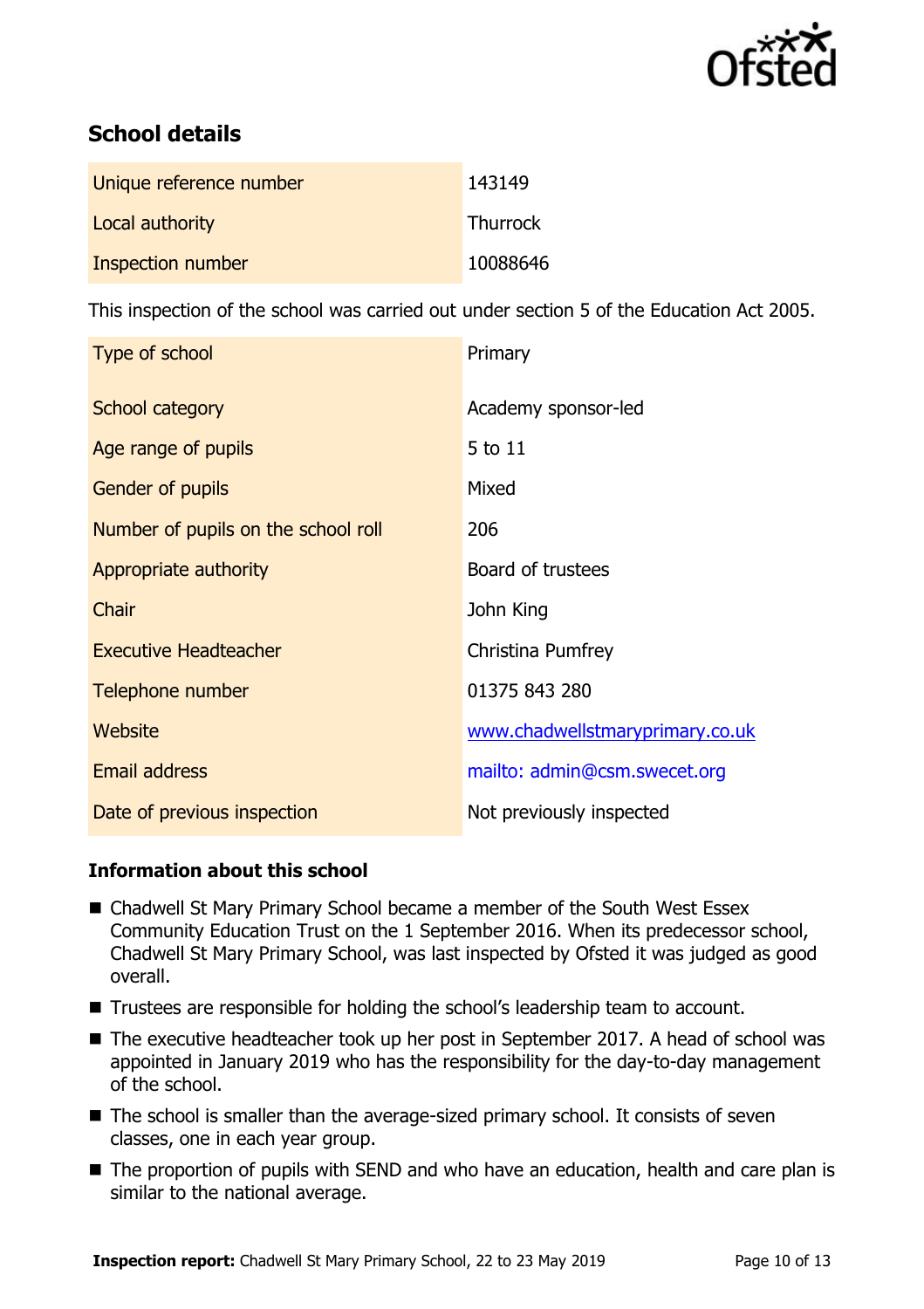

- The proportion of pupils eligible for free school meals and pupil premium funding is well above the national average.
- The majority of pupils are of White British heritage.
- The school makes use of alternative provision at Deneholm Primary School.
- A breakfast club, managed by the trustees, operates on the school site.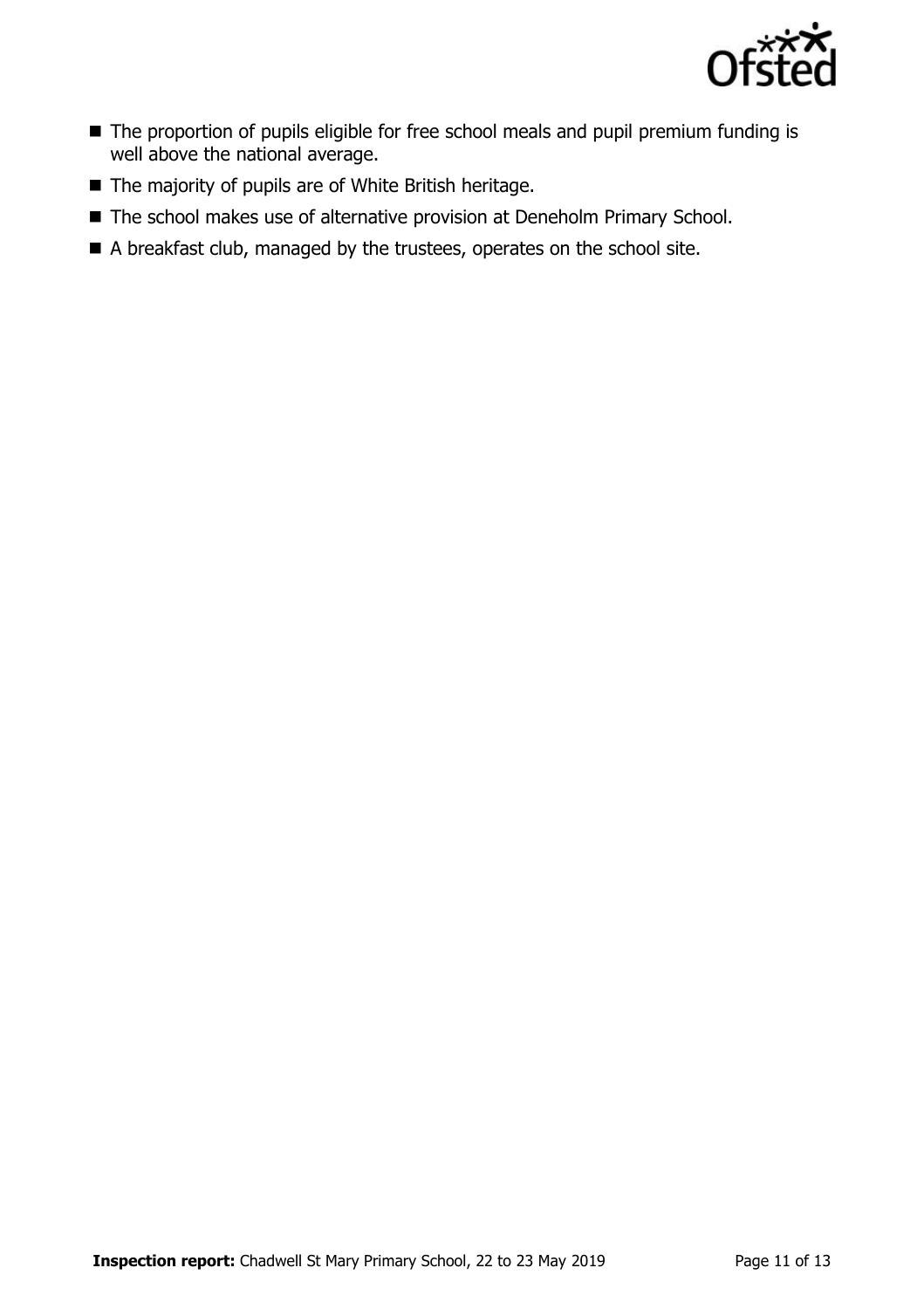

# **Information about this inspection**

- Inspectors observed lessons in all classes. All observations were carried out jointly with senior leaders.
- During visits to lessons, inspectors talked to pupils about their work. They looked at pupils' books to see how well they are learning. Three pupils read to the lead inspector and talked about how they are learning to read.
- Inspectors observed and talked to pupils at breaktime and lunchtime, in school and on the playground. Groups of pupils talked to inspectors about their learning and shared with them some of their work.
- Inspectors visited pupils as they attended the breakfast club and accompanied the SENCo on a visit to Deneholm Primary School to look at the school's use of this alternative provision.
- Inspectors held discussions with the executive headteacher, head of school, SENCo, the chair of trustees and the chief executive officer of the trust. They spoke to middle leaders and to those who work across the trust to improve the quality of teaching. The lead inspector spoke to those with responsibility for safeguarding.
- The lead inspector held a telephone conversation with a representative from the local authority.
- A range of documentation was scrutinised. This included the school's website, policies, pupils' assessment information, leaders' evaluation of the school's performance and plans for improvement work. Inspectors looked at the school's records of behaviour and attendance.
- Inspectors took account of 44 responses to Ofsted's online parent survey, Parent View, 24 responses to the staff survey and 25 responses to the pupils' survey. Inspectors spoke to parents at the start of the day as they brought their children to school and briefly watched parents sharing their children's learning in Year 2.

#### **Inspection team**

Sarah Warboys, lead inspector **Caracter Constant Constant** Ofsted Inspector

Linda Bartlett Ofsted Inspector